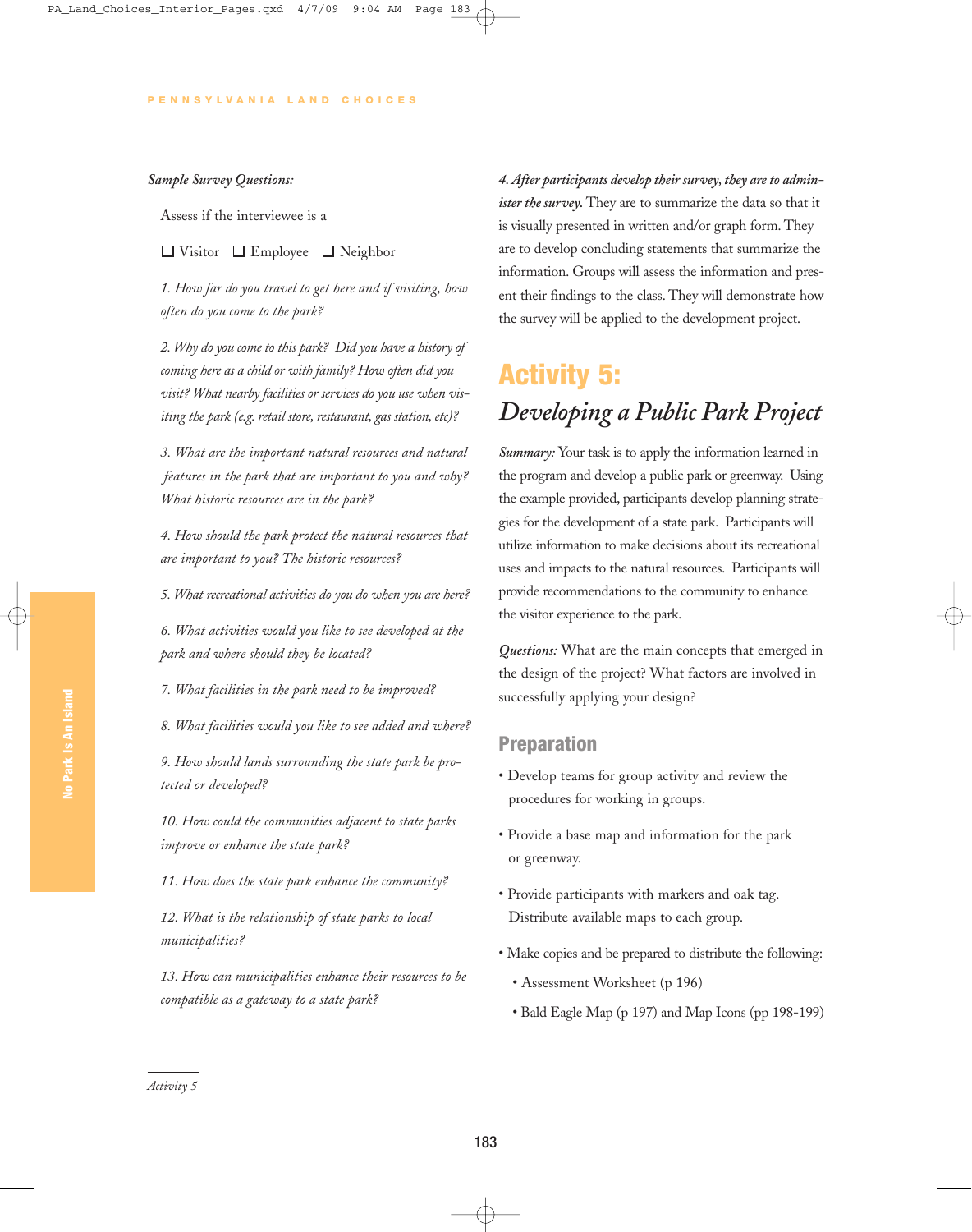- Park and Community Resource Inventory Worksheet (p 200)
- Park and Community Land Choices Project Review (pp 201-202)
- Designing a Conservation Subdivision (p 203)
- Public Land Community Dilemma Cards (pp 204-206)

## Procedure

Your task is to apply the information learned in the course to develop a state park and provide land recommendations to the surrounding communities.

#### *1. Review the following information:*

*A. How does land become public land?* When land is purchased or donated directly from a private landowner, acquiring fee simple title to land, it is defined as the acquisition of complete title to the land with no restrictions. The title of the land is transferred to the buyer or buying agency such as the state government, municipal government or a land trust.

The seller may wish to make a charitable deduction or a donation for all or part of their land. Sometimes they will donate or sell the land but are able to live there until they die. Sometimes the seller refuses to sell. If the property is needed for a very important reason such as construction of a lake or reservoir, the state has the right to exercise the power of eminent domain. This legal action requires the owner to sell the land for the common good.

A conservation easement is a flexible planning tool that protects land from maximum development while leaving it in private ownership. The easement is a legal document which protects the future use of the land regardless of ownership. Easements (conservation, agricultural, forest or recreation easements) are

intended to permanently protect the land from development. Conservation easements help improve the value of land in a community.

*B. How does money become available to purchase easements?* In the past, federal money played a major role in purchasing land for state parks. Federal money is available for certain projects such as national trail development. Land trusts try to obtain funding through donations and grants to purchase land. Funding through state and federal government is becoming more readily available channeled through county, municipal and land trust organizations. Communities and counties may request their residents to vote on issuing bonds for the purpose of buying open space. The state administration has proposed bond referenda (Growing Greener I and II) to establish funding sources for open space initiatives including conservation and forest easements.

A very important aspect of protecting land is to protect interconnected networks of permanent open space. The greenways become corridors that connect communities and parks. These corridors could provide walking and biking pathways which connect to destinations and improve the quality of life for the residents of the communities. Greenways can also protect natural habitats, watersheds and forests in communities. Some are managed exclusively for this purpose.

*C. How can communities provide protection of the natural resources as development continues to grow?* Review the following examples.

**The Official Map:** Communities are authorized under the Municipalities Planning Code to establish the Official Map. Its purpose is to provide notice to landowners and intending developers that the municipality has identified certain areas or corridors for future acquisition to serve public needs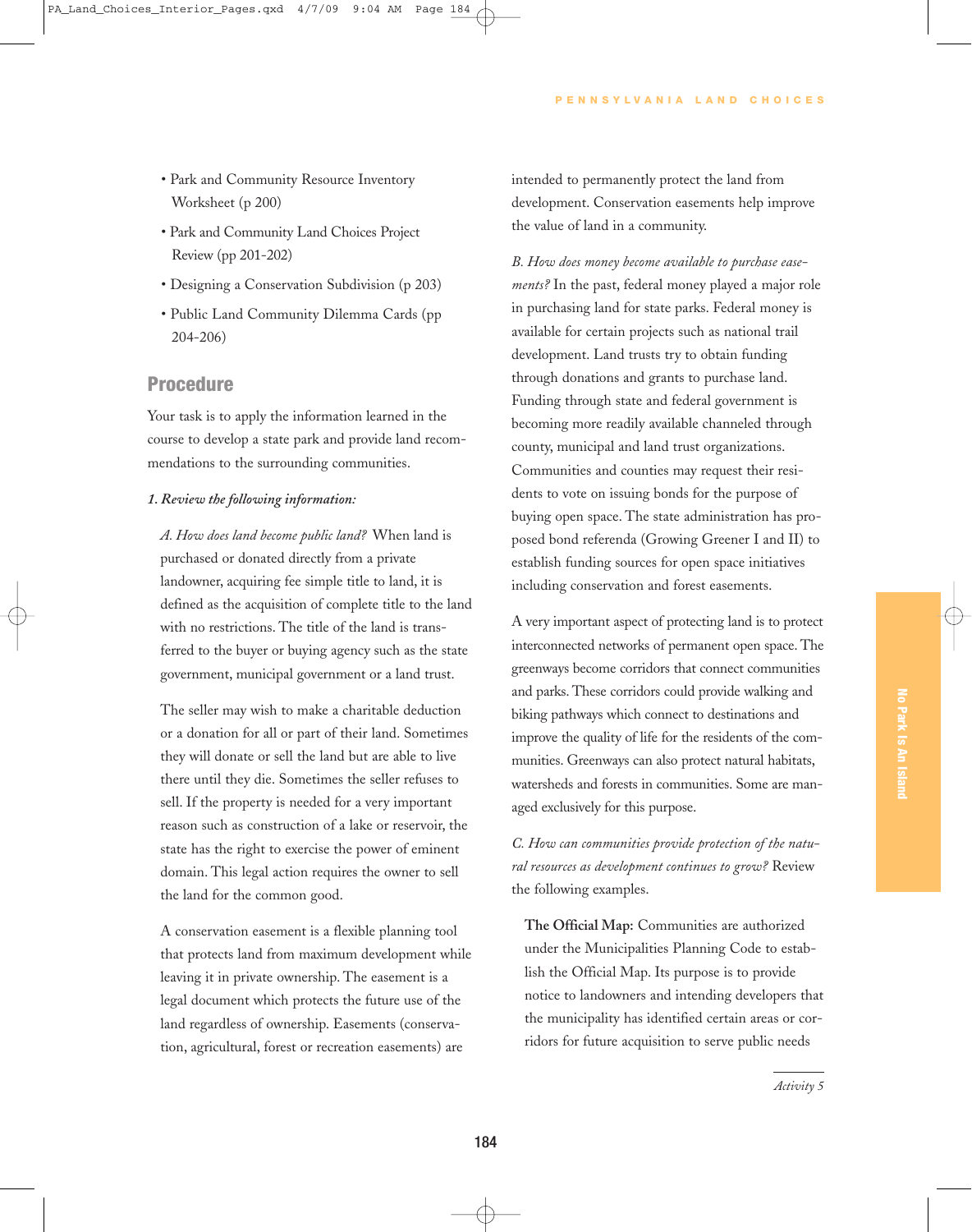such as streets and parkland. Land can be identified on Official Maps many years before its intended acquisition. Municipalities are legally obliged to purchase that land at fair market value within 12 months if the landowner notifies them of his/her intent to develop the land. If the municipality fails to initiate a sale agreement, the designation is deemed null and void.

**The Map of Potential Conservation Lands:** This is a new approach loosely related to the Official Map. Unlike its more formal counterpart, the Map of Potential Conservation Lands does not identify land earmarked for public acquisition but is a tool that informs local officials of natural resources on property proposed for development. It is used by a municipality to identify parts of undeveloped properties that need protection so that there could exist an interconnected network of conservation land. Green space such as land along streams, blocks of mature woodland, wetlands, prime farming soil, and other natural and historic features are outlined prior to new development. This approach does not involve condemnation or public acquisition but instead relies upon creative ways of accommodating development while protecting interconnected open space.

**Conservation by Design:** Communities adjoining your state park could become aware of adopting conservation zoning ordinances and conservation subdivision designs for new development which would require protection of natural features.

Conservation by Design is an approach to development that encourages protection and conservation of green infrastructure. Developers may be offered incentives if they conserve a significant percentage of land. A conservation subdivison

design devotes half (50 percent) or more of the buildable land area within a residential development as permanent open space. An example of an incentive is the offering of a 25 percent density bonus for preserving 60 percent of the unconstrained land or offering a higher density bonus for preserving 75 percent of the unconstrained land.

By "greenlining" conservation elements to be conserved such as tree groups, wildlife habitats, historic sites and viewsheds, the developer avoids building in these areas and locates sites for development that minimize impact. Using a community-wide Map of Potential Conservation Lands as a template for the layout and design of conservation areas within new subdivisions, the green space in developments should help to create an interconnected network of open space.

*2. Design a map of a park or community project.* Follow the outline as a guide to complete your project. Be prepared to present your recommendations.

Based on the knowledge and the visitors survey developed in the course, participants, acting as Park Planners, will design a map that will include the state park and surrounding communities. Participants may use the icons provided or design their own symbols for their map. Participants will provide recommendations to the adjoining communities on conservation planning that will enhance the natural resources and benefit the park and the surrounding communities. Participants will respond to situations and provide recommendations for solutions.

*3. Review project assessment.* Groups will be judged on the following criteria: (Distribute the Assessment Worksheet and review the following.) Participants will:

• Demonstrate awareness and sensitivity toward natural resources: special habitats, watersheds, forest continuity, groundwater recharge and needs of special species.

*Activity 5*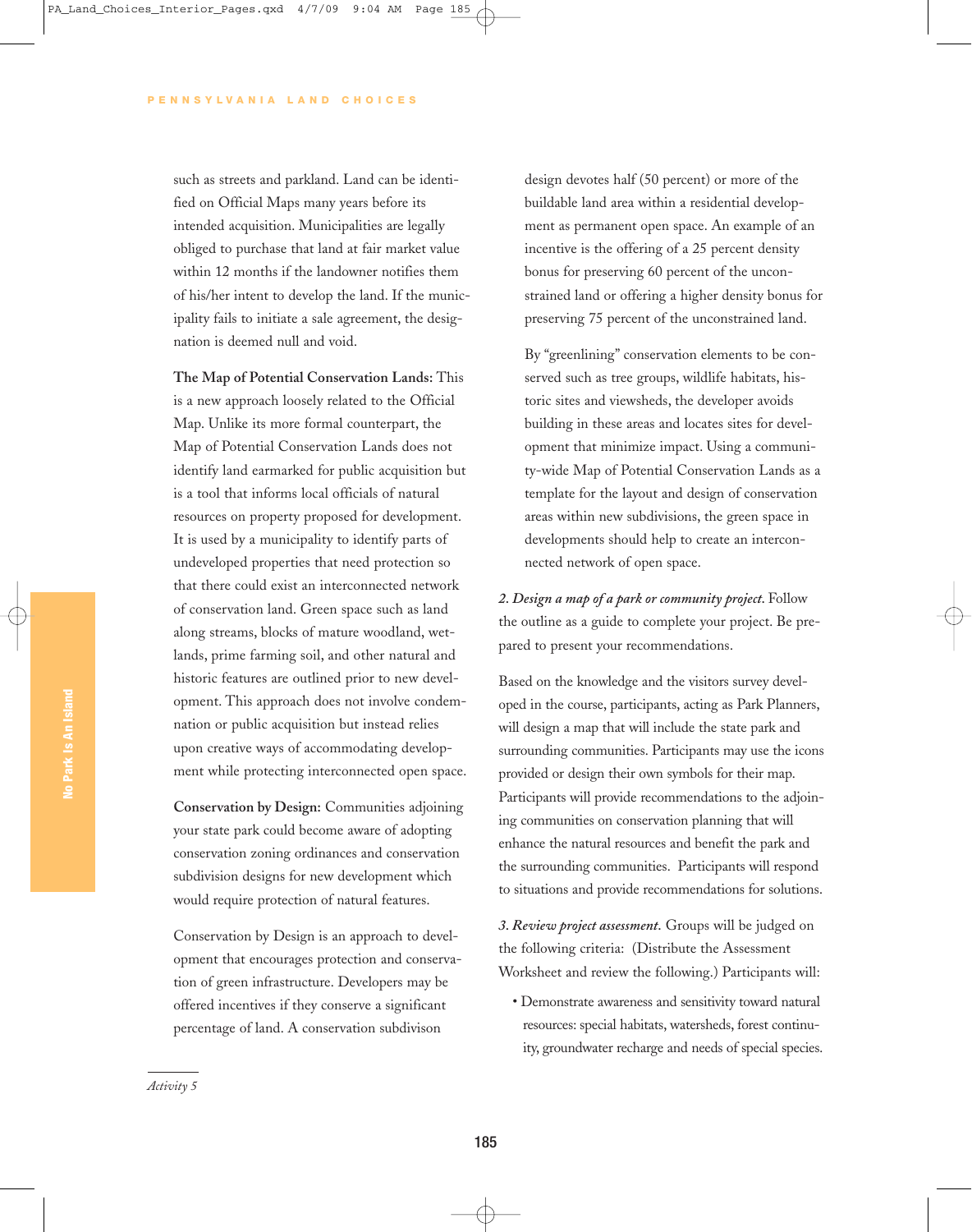- Demonstrate awareness to the needs of diverse visitors (including visitors with disabilities) and improving the quality of life for the communities.
- Demonstrate awareness of present and future education and recreation demands and trends.
- Demonstrate connectivity to communities and natural resources through greenways and partnerships.
- Demonstrate awareness of budget constraints and economic potential.
- Demonstrate knowledge of planning tools and conservation concepts for design and construction.

*4. Gather Resources.* Participants are encouraged to use state or local community parks for this activity. The activity involves Bald Eagle State Park as an example, and the sample maps of Bald Eagle State Park were developed by DCNR State Parks.

It is important to collect resources and information on your site. Obtain maps and references on natural resources, historic information and community data.

Individual park maps could be used in combination with the PA Tourism and Transportation Map. Review the maps and map keys. Distribute the Project Review Sheet. Groups will work together through the eight steps of the project. Review each step briefly.

*Step 1:* Sketch your state park and communities, enlarging your map on poster board. Use the map icons that are provided or develop your own icons to develop a map key. Use symbols, colors and words to label information. Identify natural areas including wetlands, forests, streams and other natural features. Identify and color code surrounding communities and label boroughs and townships. Identify and color code quarries, abandoned industrial land, railroads, roads and significant man-made features. Color code agricultural lands.

*Step 2:* Develop a land use vision statement. Write a land use vision statement for the park and surrounding community on paper or on the poster board. Write your vision in a two-line statement that will guide future development in your park and community. The vision statement should reflect health and well-being of users and protection of natural resources.

*Step 3:* Develop inventory of resources and develop land management strategies. Inventory the natural, cultural and historic resources within the park and the surrounding area using the nine elements recommended on the Park and Community Resource Inventory Worksheet. Label them on your map.

Display a minimum of four strategies for managing land in the park that demonstrates your awareness and concern for natural resources. Strategies could include recommendations for protecting headwaters, streams, water resources, sensitive natural areas, groundwater (e.g. type of paving for parking lots), removing invasive species, planting native species, deer management, elk reintroduction, mosquito abatement and erosion control.

*Step 4:* Develop your park design and sketch the facilities for education and recreation activities that will meet your vision and serve a diversity of visitors and meeting requests from the survey. The facilitator may direct participants to enhance existing facilities based on what we have learned from the visitor survey.

Groups should decide the location of roads, camp sites, swimming pool and other visitor services they would like to have at the park. Design and develop the infrastructure to support visitor services in locations that have the least impact on sensitive natural resources. Participants will explain their design and reasons for their choices to the entire group during the oral presentation. It is important to demonstrate